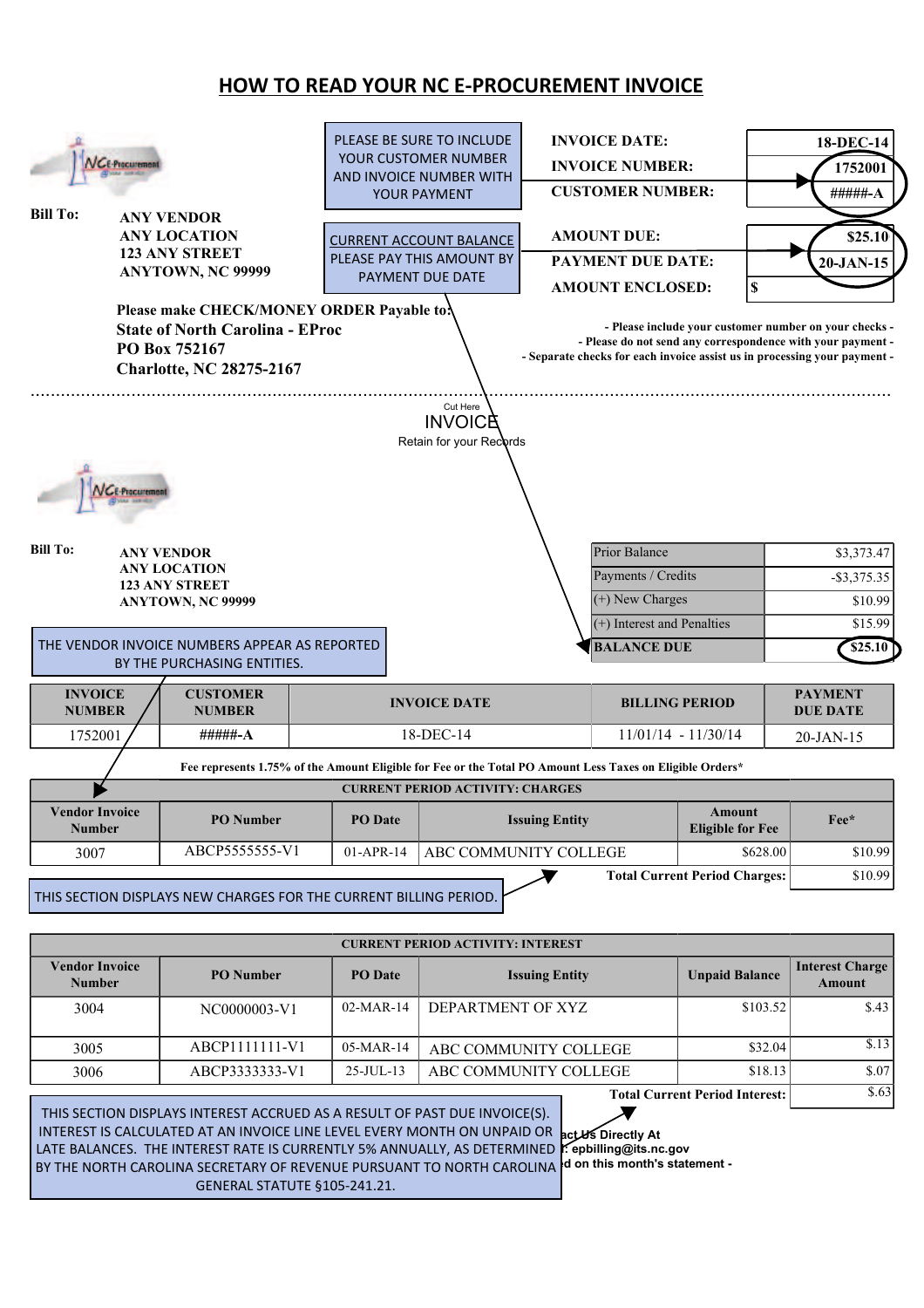INVOICE Retain for your Records



| Bill To: | <b>ANY VENDOR</b>                            | <b>Prior Balance</b>         | \$3,373.47     |
|----------|----------------------------------------------|------------------------------|----------------|
|          | <b>ANY LOCATION</b><br><b>123 ANY STREET</b> | Payments / Credits           | $-$ \$3,375.35 |
|          | ANYTOWN, NC 99999                            | $(+)$ New Charges            | \$10.99        |
|          |                                              | $(+)$ Interest and Penalties | \$15.99        |
|          |                                              | <b>BALANCE DUE</b>           | \$25.10        |

| <b>INVOICE</b><br><b>NUMBER</b> | <b>CUSTOMER</b><br><b>NUMBER</b> | <b>INVOICE DATE</b> | <b>BILLING PERIOD</b> |              |
|---------------------------------|----------------------------------|---------------------|-----------------------|--------------|
| 1752001                         | #####-A                          | 18-DEC-14           | 11/01/14 - 11/30/14   | $20$ -JAN-15 |

**THIS INVOICE NUMBER REPRESENTS THE** VENDOR INVOICE NUMBER ASSOCIATED WITH THE TRANSACTION.

|                       | <b>CURRENT PERIOD ACTIVITY: PENALTIES</b>                                                                                |         |  |
|-----------------------|--------------------------------------------------------------------------------------------------------------------------|---------|--|
| <b>Invoice Number</b> | <b>Description</b>                                                                                                       |         |  |
| 3004                  | Invoice 1752000 escalated to Attorney General's Office: Late Payment Penalty                                             | \$10.35 |  |
| 3005                  | Invoice 1752000 escalated to Attorney General's Office: Late Payment Penalty                                             |         |  |
| 3006                  | Invoice 1752000 escalated to Attorney General's Office: Late Payment Penalty                                             | \$1.81  |  |
|                       | <b>Total Current Period Penalties:</b><br>I THIS SECTION DISPI AVS THE 10% LATE PAYMENT PENALTY THAT IS CHARGED DUE TO I | \$15.36 |  |

THIS SECTION DISPLAYS THE 10% LATE PAYMENT PENALTY THAT IS CHARGED DUE TO AN INVOICE BEING ESCALATED TO THE ATTORNEY GENERAL'S OFFICE.

| <b>CURRENT PERIOD ACTIVITY: PAYMENTS RECEIVED/CREDITS ISSUED</b> |                                                   |                |  |  |  |
|------------------------------------------------------------------|---------------------------------------------------|----------------|--|--|--|
| <b>Activity Date</b>                                             | <b>Description</b>                                | Amount         |  |  |  |
| $08-NOV-14$                                                      | CREDIT FOR PO: $NCO000001-V1$                     | $-51.88$       |  |  |  |
| $08-NOV-14$                                                      | Payment Received: Check #12345a                   | $-$ \$3.373.47 |  |  |  |
|                                                                  | <b>Total Current Period Payments and Credits:</b> | $-$ \$3,375.35 |  |  |  |

 THIS SECTION DISPLAYS PAYMENTS RECEIVED AND/OR CREDITS ISSUED DURING THE BILLING PERIOD.

**Fee represents 1.75% of the Amount Eligible for Fee or the Total PO Amount Less Taxes on Eligible Orders\***

| <b>CURRENT PERIOD ACTIVITY: DISPUTES</b>                                                                                                                                                                                                                                                                                                                                                                                                                                                                                                                       |                  |                |                       |                               |               |                |                       |  |
|----------------------------------------------------------------------------------------------------------------------------------------------------------------------------------------------------------------------------------------------------------------------------------------------------------------------------------------------------------------------------------------------------------------------------------------------------------------------------------------------------------------------------------------------------------------|------------------|----------------|-----------------------|-------------------------------|---------------|----------------|-----------------------|--|
| <b>Vendor Invoice</b><br><b>Number</b>                                                                                                                                                                                                                                                                                                                                                                                                                                                                                                                         | <b>PO</b> Number | <b>PO</b> Date | <b>Issuing Entity</b> | Amount<br>Eligible<br>for Fee | $\text{Fe}^*$ | Dispute Amount | <b>Dispute Status</b> |  |
| 3000                                                                                                                                                                                                                                                                                                                                                                                                                                                                                                                                                           | NC0000001-V1     | $15-SEP-14$    | DEPARTMENT OF<br>XYZ. | \$107.43                      | \$1.88        | \$.00          | <b>APPROVED</b>       |  |
| <b>Total Current Period Disputes:</b><br>THIS SECTION DISPLAYS THE STATUS OF DISPUTED TRANSACTIONS. THIS SECTION WILL<br>ONLY APPEAR IF THERE IS A DISPUTE THAT HAS BEEN PLACED 'IN PROGRESS' OR THAT<br>HAS BEEN 'APPROVED' OR 'DENIED' DURING THE BILLING PERIOD. THE DISPUTE<br>AMOUNT SECTION WILL DISPLAY THE AMOUNT THAT IS CURRENTLY BEING DISPUTED.<br>Us Directly At<br>THIS AMOUNT WILL BE \$.00 FOR DISPUTES THAT HAVE BEEN APPROVED OR DENIED AS<br>pbilling@its.nc.gov<br>THE TRANSACTION IS NO LONGER IN DISPUTE.<br>In this month's statement - |                  |                |                       |                               |               |                |                       |  |